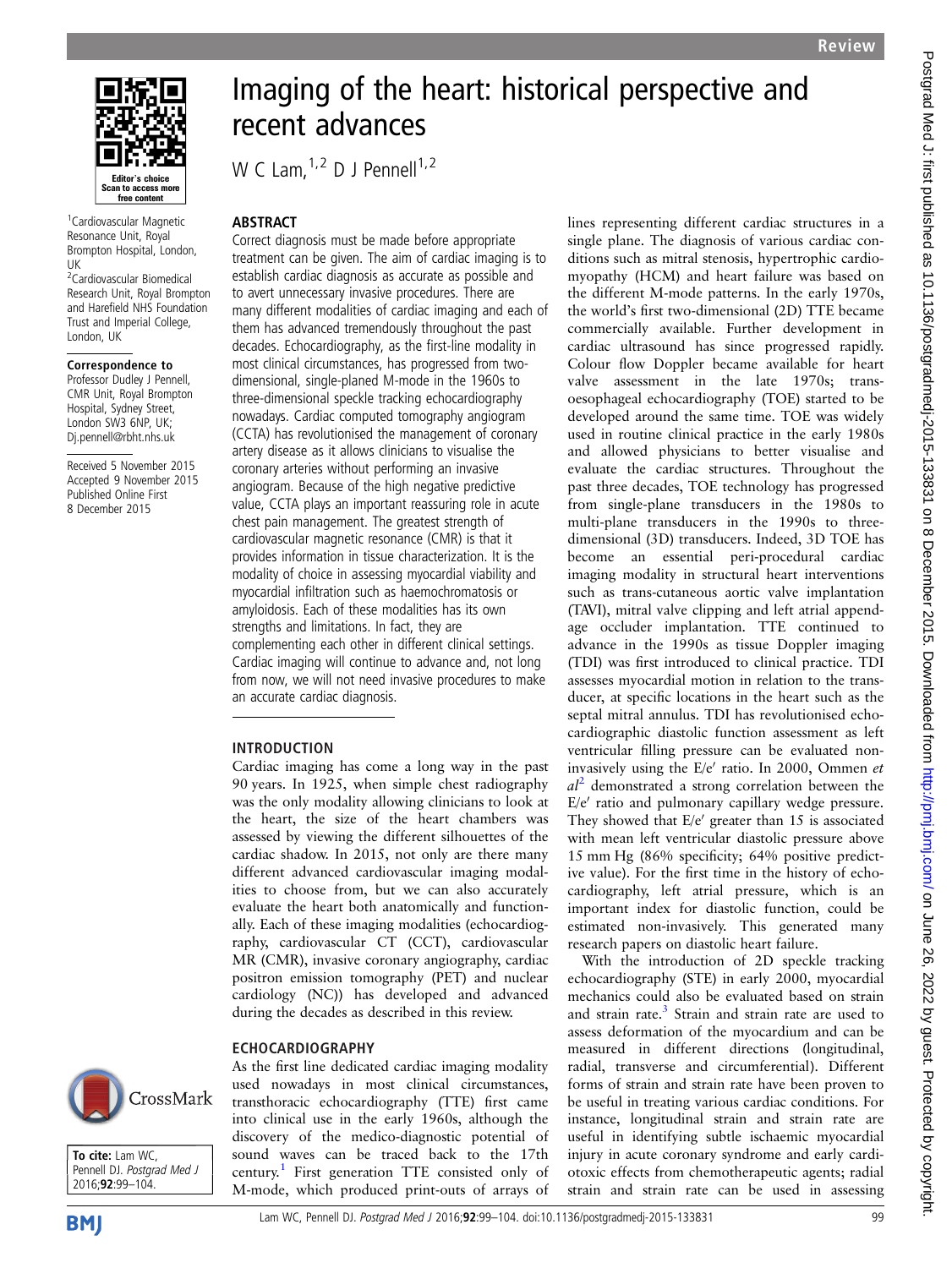mechanical left ventricular dyssynchrony in cardiomyopathy; and circumferential strain and strain rate are used in measuring myocardial torsion (twisting and untwisting). As with TOE, 3D TTE has become available in the past two decades. Much more compact 3D probes that generate 3D images with excellent spatial resolution have come on the market allowing 3D TTE.

As 2D TTE became well-accepted in clinical practice in the mid-1980s, stress echocardiography (both exercise and pharmacological) started to be used in investigating myocardial ischaemia.[4](#page-4-0) Stress echocardiography became more accurate, while spatial and temporal resolution improved in the subsequent generations of ultrasound consoles in the following two decades.

Image quality has always been a big challenge in TTE and is very important for diagnostic accuracy. Thus, the development of contrast echocardiography was a major breakthrough in cardiac ultrasound. $5$  Ultrasound contrast agents were first evaluated in the 1960s but were not widely recognised in clinical settings until 1996. These agents are gas-filled microbubbles and are most commonly used for left ventricular opacification (LVO) under low mechanical index imaging. With LVO, the accuracy of stress echocardiography was further improved and poor echogenicity was less of a limitation in patient selection for stress echocardiography. Myocardial contrast echocardiography with an ultrasound contrast agent can also be performed as an alternative to conventional stress echocardiography. There is on-going research on the therapeutic potential of contrast echocardiography.

As 3D and speckle tracking echocardiography continue to develop, myocardial strain and strain rate can now be measured in 3D. This novel echocardiographic technique is particularly useful in the assessment of cardiac mechanical dyssynchrony. The systolic dyssynchrony index (SDI), the degree of disparity of time to peak circumferential strain between myocardial segments derived by 3D STE, has been studied as a marker of LV mechanical dyssynchrony for cardiac resynchronisation therapy (CRT). Kapetanakis et al demonstrated that an SDI of 10.5% or above has very high predictive power for CRT response, whereas an SDI of 7.5% or less has very high predictive power for CRT non-response.<sup>[6](#page-4-0)</sup> SDI is the first promising echocardiographic parameter for CRT patient selection since the PROSPECT trail, in which none of the 13 echocardiographic parameters was proven to be useful in predicting CRT responders.<sup>[7](#page-4-0)</sup>

## CARDIOVASCULAR CT

CCT was first introduced commercially as electron-beam CT (EBCT) in the early  $1970s$ .<sup>[8](#page-4-0)</sup> Although EBCT is not suitable for scanning moving organs, it remains an important imaging method to evaluate coronary calcification. Single-slice helical CT (SHCT) became available in clinical practice in 1996, substantially improving both spatial and temporal resolution, while gantry rotation times and slice thicknesses were reduced. When scanning at the steady phase of the cardiac cycle (70–80% of the RR interval) and a slow heart rate, SHCT can be used to assess coronary artery stenosis. Subsequently, CCT continued to develop into multi-detector CT (MDCT) with the 4-detector introduced in 1998, the 16-detector in 2001 and the 64-detector in 2004. The more the detectors, the shorter the gantry rotation times, and so temporal resolution is better and acquisition time is shorter. With 64-MDCT, the whole heart can be imaged in a single breath-hold and detailed coronary artery branches evaluated. Currently, 320-MDCT generates excellent image quality with a significantly lower effective radiation dose (4.4 mSv compared with 6.2 mSv with 64-MDCT). Other than

increasing the number of detectors, another advanced technology to reduce radiation dose is dual source CT (DSCT) imaging. Instead of one X-ray tube as in conventional MDCT, DSCT has two X-ray tubes scanning simultaneously. As a result, temporal resolution is doubled, while acquisition time and radiation dose are reduced by half.

Advances in post-processing software play have also played an important role in reducing radiation dose in CCT. For instance, iterative reconstruction reduces signal noise without compromising spatial and contrast resolution. The hot topic in CCT now is a one-stop imaging modality that evaluates the coronary arteries both anatomically and functionally. This can be achieved with CCT perfusion<sup>[9](#page-5-0)</sup> or CCT fractional flow reserve (FFR). The former has already been adopted into clinical routines in some institutes. Vendors have designed specific algorithms and software to quantify myocardial blood flow (MBF) and volume. However, although CCT-FFR has not yet been fully adopted, it has value in assessing the significance of coronary lesions. Both of these CT-driven functional tests will undoubtedly revolutionise cardiac imaging in terms of patient convenience.

Coronary artery calcium (CAC) score is a simple CT method to quantify the degree of coronary calcification. This is a very simple procedure with a very low radiation dose (approximately 1 mSv per study). Detrano et al demonstrated a very strong association between CAC and coronary events (myocardial infarction, death from coronary artery disease, definite angina followed by revascularisation, definite angina not followed by revascularisation, and probable angina followed by revascularisation).<sup>10</sup> In their study of more than 6000 patients of four different ethnicities with similar cardiovascular risk profiles, they showed that higher CAC scores carry a higher likelihood of coronary events. Because of the simplicity and safety of the CAC score, it is widely used as a cardiovascular screening test in many countries.

A further major player in CCT is coronary CT angiography (CCTA) which has a very high negative predictive value and specificity. Because of this characteristic, CCTA is an ideal tool to rule out significant coronary artery disease in patients with chest pain and intermediate pre-test probability. This is particularly useful in the accident and emergency department (AED). Litt et  $al^{11}$  $al^{11}$  $al^{11}$  analysed 1370 low-to-intermediate risk patients with chest pain who were randomised into a CCTA-based strategy and a traditional strategy (stress tests with or without imaging). They demonstrated that CCTA was a safe alternative to exclude significant coronary artery disease, and that it also shortens length of stay in the AED and reduces unnecessary admissions. Priest et al have demonstrated that a CCTA-based strategy (CCTA then SPECT) is more cost-effective than a stress-based strategy (ECG, SPECT and TTE) due to a reduced hospitalisa-tion rate.<sup>[12](#page-5-0)</sup> As mentioned above, ongoing research on the feasibility and reliability of functional assessment of myocardial ischaemia with either CCT-perfusion or CCT-FFR will provide further insights into AED chest pain management.

## CARDIOVASCULAR MR

CMR started to develop in the 1970s.<sup>13</sup> <sup>14</sup> Medical utilisation of MR is based on the observation of magnetic polarity due to hydrogen nuclei spin, which was first described by Bloch and Purcell in 1946. Static cardiac imaging was first performed in 1981. Owing to the beating and breathing motions of the heart, motion artefacts were a big challenge in dynamic cardiac imaging until the introduction of ECG-gated imaging in 1983. The following year saw the first clinical utilisation of phase-encoded imaging for blood flow and early investigation of the use of gadolinium-enhanced CMR. The application of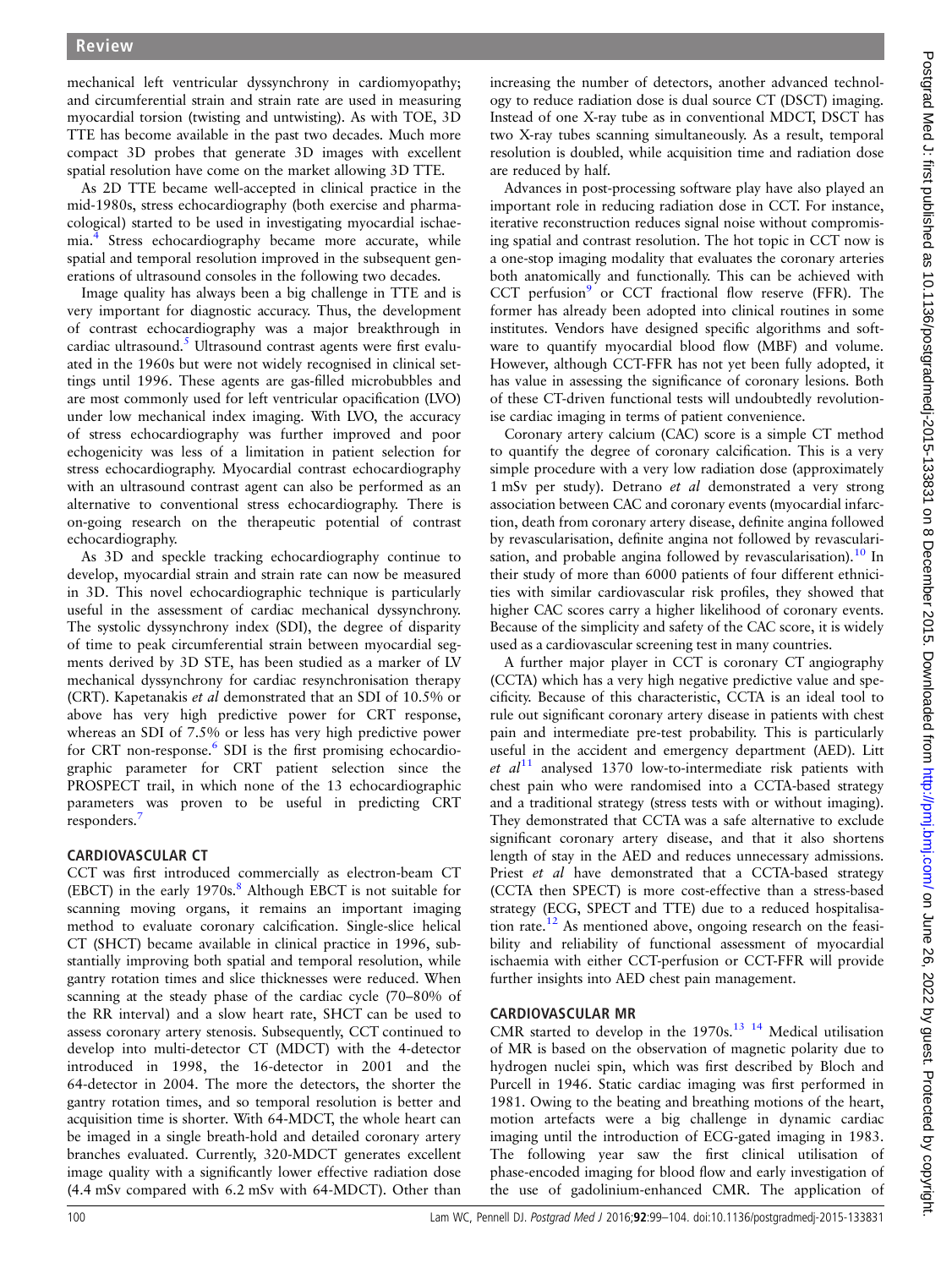steady state free precession (SSFP) was first described in 1986. Pharmacological stress CMR with dobutamine and dipyridamole entered clinical practice in the early 1990s. Tissue characterisation became feasible with the use of different imaging sequences and gadolinium. As CMR technology continued to progress, more advanced CMR utilisations such as short-tau inversion recovery imaging, free-breathing SSFP imaging, T1 and T2 mapping, tagging and diffusion tensor imaging emerged (figures  $1-6$ ).

Gadolinium is commonly used for CMR but the potential side effect of nephrogenic systemic fibrosis (NSF) is always of concern. The most important development in gadolinium contrast agents in the past decade has been the change from linear to macrocyclic gadolinium-based contrast agents. Macrocyclic agents bind the gadolinium molecules tighter and are, therefore, thought to be more stable and less likely to cause NSF.<sup>[15](#page-5-0)</sup>

CMR plays an essential role in the field of cardiomyopathy and coronary artery disease. Prasad et al have published extensively on the diagnostic and prognostic value of CMR in nonischaemic cardiomyopathy.[16](#page-5-0)–<sup>18</sup> CMR is extremely useful in differentiating non-ischaemic cardiomyopathy from ischaemic cardiomyopathy based on the late gadolinium patterns. In non-ischaemic cardiomyopathy, late gadolinium enhancement (LGE) is usually confined to intramural distribution, while ischaemic cardiomyopathy has typical infarction-related subendocardial or transmural LGE. As a result, CMR greatly contributed to the management of troponin-positive chest pain as myocarditis and acute coronary syndrome give rise to very different appearances in T2-weighted and gadolinium imaging. As CMR is the gold standard for myocardial assessment, based on the pattern of left ventricular hypertrophy together with LGE distribution, hypertensive heart disease and HCM can be clearly differentiated in most clinical circumstances. The diagnosis of cardiac amyloidosis can also be confidently established with the use of CMR as amyloid-infiltrated myocardium has completely different gadolinium kinetics from that of normal myocardium. Even rare conditions such as Fabry disease can be diagnosed with high diagnostic confidence using CMR.

The right ventricle (RV) is notoriously difficult to evaluate by echocardiography due to its crescentic geometry and high tendency of signal dropout. With CMR, RV volume and ejection fraction can be accurately measured. The morphology of the RV can be thoroughly assessed, which is particularly important in



Figure 2 Transmural late gadolinium enhancement in the anterior and anteroseptal walls, which represents full thickness infarction.

diagnosing arrhythmogenic right ventricular cardiomyopathy (ARVC), a hereditary life-threatening condition. Important features of ARVC such as RV dilatation and free wall microaneurysm formation can be identified by CMR.

CMR has important prognostic value in various cardiac conditions. HCM is the most common cause of sudden cardiac death (SCD). The presence of myocardial fibrosis has been shown to carry a worse clinical prognosis in HCM. HCM patients with LGE on CMR have a higher occurrence of ventricular arrhythmia both at rest and during exercise. They also have a higher incidence of new atrial fibrillation and systolic dysfunction. On the other hand, HCM patients without LGE have an excellent clinical prognosis. Dilated cardiomyopathy (DCM) has been one of the most frequent indications for cardiac transplantation. In over 50% of such cases, no apparent aetiology is identified. Familial DCM with a strong genetic component accounts for about 20–30% of cases. DCM patients with LGE are at much higher risk of heart failure admissions, ventricular arrhythmia and SCD.

CMR can also provide important prognostic information in coronary artery disease. Myocardial viability, in term of contractility recovery after revascularisation, can be assessed based on the transmurality of an infarct on gadolinium-enhanced



Figure 1 Contrast-enhanced MR angiogram in a normal subject. across the aortic valve.



Figure 3 3D Trans-oesophageal echocardiography during trans-cutaneous aortic valve implantation: positioning of the guidewire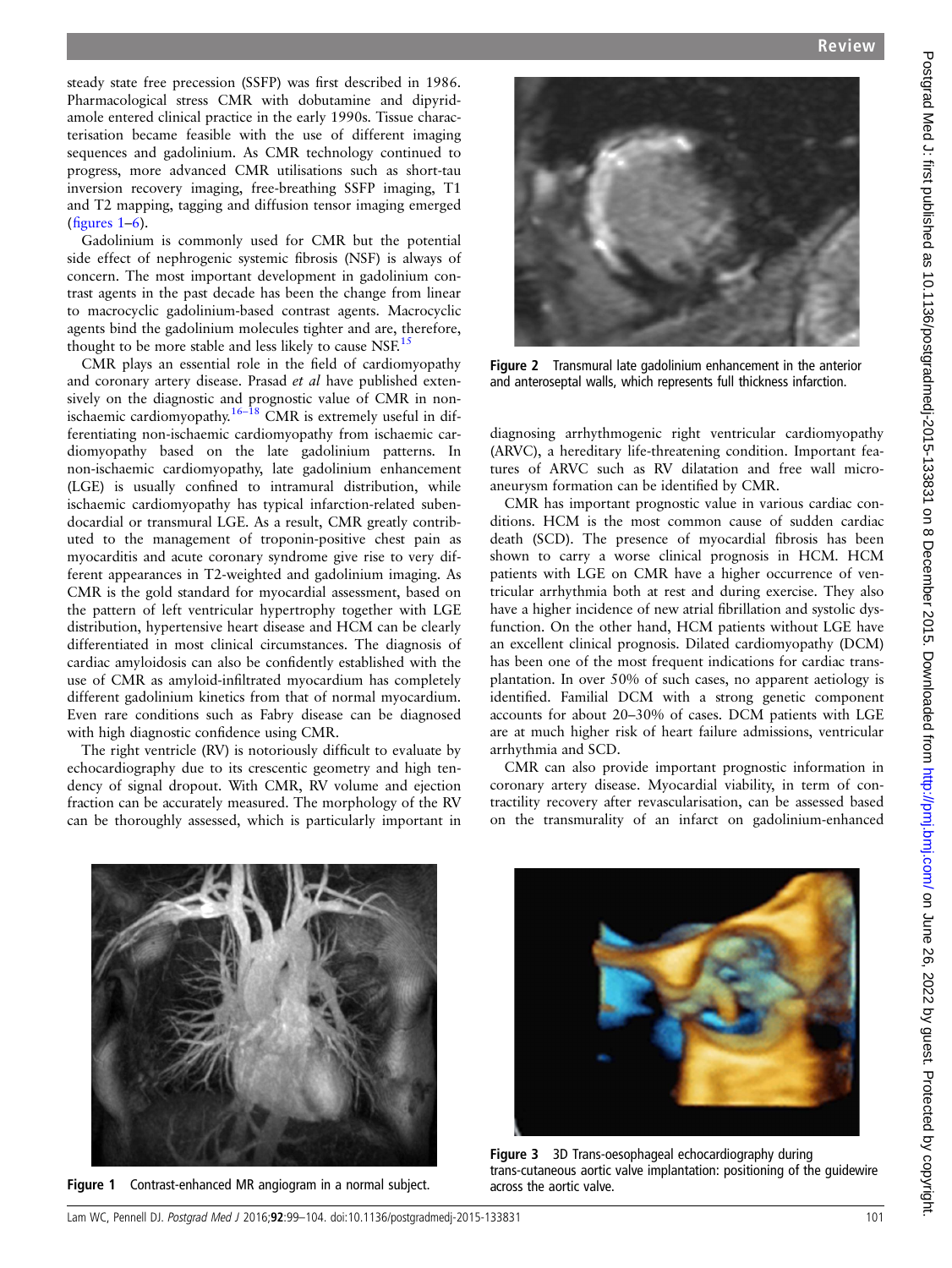<span id="page-3-0"></span>

Figure 4 Large left atrial myxoma on transthoracic echocardiography (four chamber view, arrowed).

CMR.[19](#page-5-0) Kim et al showed that infarcts with less than 50% transmurality have a much higher probability of postrevascularisation contractility recovery than those with transmurality greater than 50%. In clinical practice today, an infarcted myocardium with LGE transmurality of 75% or above is considered to be non-viable.

Finally, CMR allows cardiac iron loading to be estimated noninvasively. Iron-loaded myocardium and normal myocardium have very different T1, T2 and T2\* relaxation times under MRI. Anderson et  $al^{20}$  $al^{20}$  $al^{20}$  demonstrated a strong inverse correlation between liver T2\* and biopsy-derived hepatic iron concentrations in thalassaemia major patients. In the same cohort, cardiac T2\* correlates well with LV dilatation and LV dysfunction and considerably better than with serum ferritin or liver iron concentration. Tanner et  $al^{21}$  $al^{21}$  $al^{21}$  have shown that T2\* is an ideal and reliable method to monitor the cardiac efficacy of iron-chelating therapy. Furthermore, cardiac T2\* also carries prognostic value in thalassaemia major patients. Kirk et  $al^{22}$  $al^{22}$  $al^{22}$ demonstrated that shorter cardiac T2\* (more severe myocardial siderosis) is associated with a higher risk of arrhythmia and heart failure. CMR (particularly with T2<sup>\*</sup>) has contributed tremendously to the management of thalassaemia major patients, with the death rate falling dramatically in countries where  $T2^*$ CMR has been adopted.

There is much current research on different aspects of CMR. First, tissue characterisation is no longer confined to gadolinium-enhanced imaging. As different tissues have different T1 and T2 relaxation times, by mapping the T1 relaxation



Figure 5 Pericardial effusion and pericardial metastasis on transthoracic echocardiography (parasternal short axis view, arrowed).



Figure 6 Multiple small plaques along the left anterior descending artery on CT coronary angiography.

times of the myocardium, AL cardiac amyloidosis can be diag-nosed with high diagnostic accuracy.<sup>[23](#page-5-0)</sup> Second, as it is radiationfree with excellent 3D capability, CMR has been gradually incorporated into cardiac interventions. It is particularly useful in paediatric vascular interventions, adult congenital heart disease interventions and complex electrophysiological ablative interventions. Third, compressed sensing has significantly increased the feasibility of CMR. With this innovation, the whole heart can be scanned in just one single breath-hold (about 14 s). It produces images with good temporal and spatial resolution and its diagnostic accuracy is comparable to standard  $S<sup>24</sup>$  $S<sup>24</sup>$  $S<sup>24</sup>$  A compressed sensing sequence shortens the duration of a CMR study, which is beneficial for patients who have difficulties breath-holding and those whose conditions are too critical to allow them to be inside a scanner for long.

## NUCLEAR CARDIOLOGY

The concept of nuclear medicine first arose in late 1920s when radon gas in solution was injected in animal experiments in an attempt to kill cancer cells. However, NC was not widely used until 1972 when thallium-201 became commercially available and was used in myocardial perfusion imaging (MPI). At around the same time, the single-proton emission CT (SPECT) camera was invented. As the distribution and re-distribution properties of the tracers were determined, NC became important in assessing myocardial ischaemia and viability in the 1980s.

In recent years, a new generation of scanners has come on the market. The D-SPECT scanner is capable of completing an ECG-gated study in only 2 min, as opposed to 12–20 min with a conventional SPECT scanner. D-SPECT also generates better quality images, and so improves diagnostic accuracy.

Before the CMR era, cardiac PET imaging was regarded as the gold standard to assess myocardial viability.<sup>[25](#page-5-0)</sup> The use of different radiotracers such as  ${}^{82}$ rubidium and  ${}^{18}$ F-fluorodeoxyglucose (FDG) allows MBF and myocardial metabolism, respectively, to be evaluated. Studies have shown that PET MPI generates significantly better image quality and diagnostic accuracy for identifying significant coronary stenosis (>50%) than SPECT MPI. Myocardial ischaemia can also be quantified by calculating the coronary flow reserve, the ratio of MBF at maximal vasodilation to MBF at rest. Myocardial viability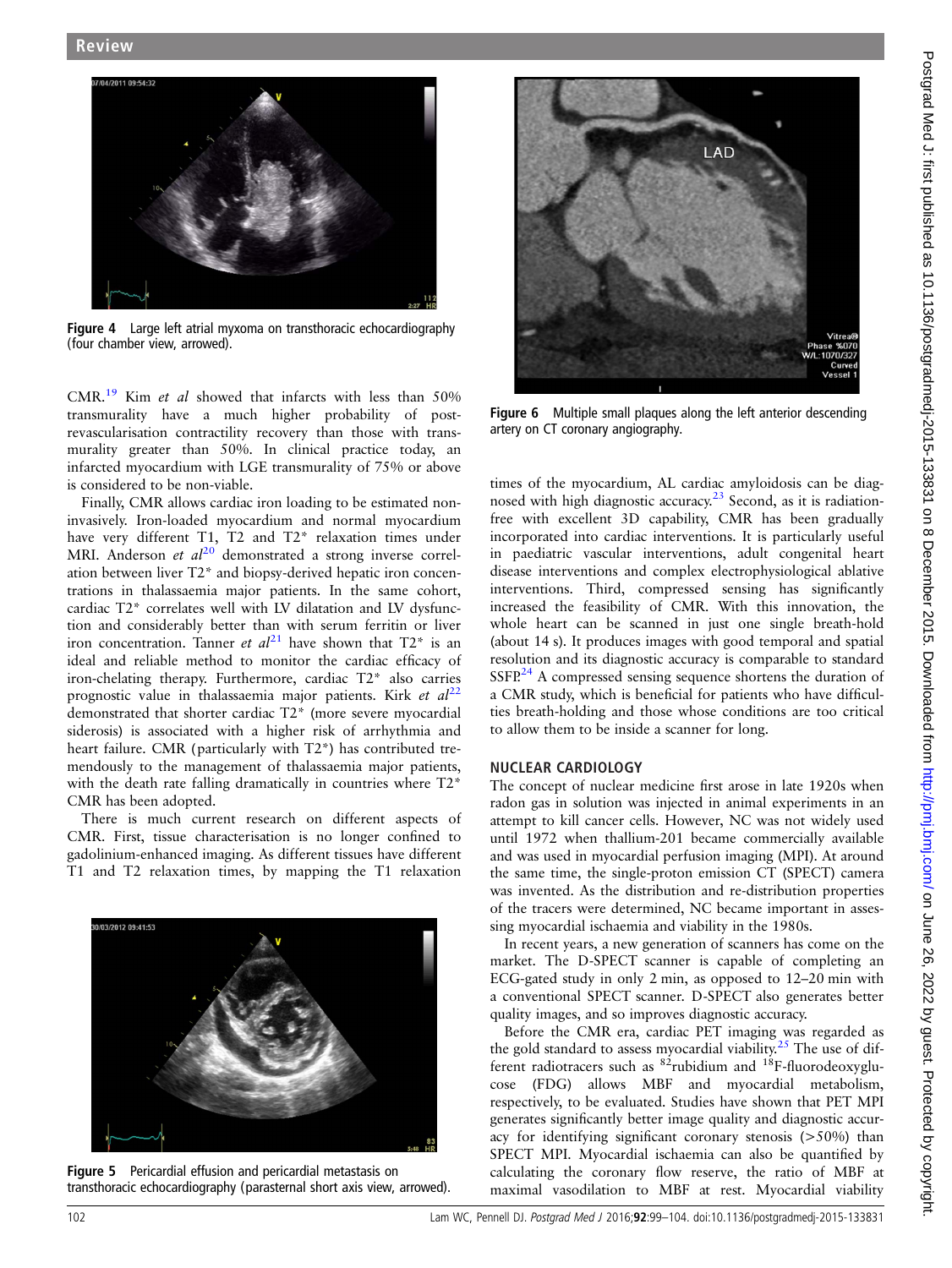<span id="page-4-0"></span>assessment by PET depends largely upon changes in myocardial glucose and free fatty acid metabolism during ischaemia. Normal myocardial cells have high glucose uptake which decreases during ischaemia. By tracing the <sup>18</sup>FDG inside the myocardium, glucose utilisation and metabolism can be assessed. Combining the information obtained from <sup>82</sup>rubidium MPI and <sup>18</sup>FDG imaging, viable myocardium (preserved perfusion and glucose metabolism), non-viable myocardium (reduced perfusion and glucose metabolism) and, more importantly, hibernating myocardium (reduced perfusion with preserved glucose metabolism) can be differentiated. 18FDG PET is considered to be the most sensitive tool to assess myocardial viability (sensitivity 91%). However, its cost, limited availability and radiation dose (about 12 mSv for a combined <sup>82</sup>Rb and <sup>18</sup>FDG scan) have precluded cardiac PET from being widely used in clinical practice.

Discussion on advances in non-invasive cardiac imaging would not be complete without mentioning advances in vasodilatory agents. MPI can now be done with almost all imaging modalities. For decades, the agent of choice was adenosine. However, with adenosine, adequate vasodilatory effect can only be achieved after several minutes of infusion. It also gives rise to many unpleasant symptoms such as chest discomfort, dyspnoea, facial flushing and headache. In 2008, a new selective adenosine 2A receptor agonist, regadenoson, became available. Its advantages over adenosine are that regadenoson is given as a fixed-dose single bolus and it has an improved side effect profile.<sup>26</sup> Regadenoson can be used safely in patients with asthma and bradyarrhythmia. Post-marketing studies have shown that regadenoson-MPI provides similar prognostic information to adenosine-MPI.[27](#page-5-0)

#### **CONCLUSION**

A correct diagnosis is essential for correct treatment. In the field of cardiology, there are numerous new innovative therapeutic strategies, both mechanical and pharmacological. Cardiac imaging plays an extremely important role in establishing a diagnosis and guiding treatment. As the technology of different imaging modalities advances, more accurate and reproducible information can be provided to ensure patients receive the treatment they deserve.

#### Main messages

- $\blacktriangleright$  The development in cardiac imaging has been enormous in the past 90 years.
- $\blacktriangleright$  Echocardiography remains the mainstream first-line modality of cardiac imaging because of its availability and portability. It provides most of the essential clinical information in daily practice
- ▸ Cardiac computed tomography (CCT) has played an important role in chest pain management, particularly for patients with low risk and intermediate risk.
- ▸ Cardiovascular magnetic resonance (CMR) is the gold standard for ventricular volumes and mass evaluations. With the use of gadolinium, CMR is also a modality of choice to assess myocardial viability and infiltration.

#### Current research questions

 $\triangleright$  Is there a role of advanced echocardiography in predicting responses after cardiac resynchronisation therapy (CRT)?

- ▸ How accurate and reproducible of cardiac computed tomography (CT) perfusion and fractional flow rate (FFR)?
- $\triangleright$  In cardiovascular magnetic resonance (CMR), is tissue characterization by T1 and T2 mapping as robust as we think?

## Key references

- ▸ Abraham TP, Dimaano VL, Liang H-Y. Role of tissue Doppler and strain echocardiography in current clinical practice. Circulation 2007;116:2597–609.
- ▶ Detrano R, Guerci AD, Carr JJ, et al. Coronary calcium as predictor of coronary events in four racial or ethnic groups. N Eng J Med 2011;4:905–16.
- $\triangleright$  Kim RJ, Wu E, Rafael A, et al. The use of contrast-enhanced magnetic resonance imaging to identify reversible myocardial dysfunction. N Eng J Med 2000;343:1445–53.
- ▸ Karamitsos TD, Piechnik SK, Banypersad SM, et al. Noncontrast T1 mapping for the diagnosis of cardiac amyloidosis. JACC Cardiovasc imaging 2013;6:488–97.

## Self assessment questions

Please answer true or false to the below statements,

- 1. Echocardiography can be used to estimate pulmonary capillary wedge pressure.
- 2. Ultrasound contrast is useful for left ventricular opacification under high mechanical index imaging.
- 3. High coronary calcium score associates with higher incidence of cardiac events.
- 4. New vasodilatory agent, Regadenoson, has better side effect profile than adenosine.
- 5. There is high chance of myocardial recovery after revascularization if the segment has 75% thickness late gadolinium enhancement on CMR.

Competing interests None declared.

Provenance and peer review Commissioned; internally peer reviewed.

#### **REFERENCES**

- 1 Armstrong WF, Ryan T. Feigenbaum's echocardiography. 7th edn. Wolters Kluwer and Lippincott Williams & Wilkins, 2010:1–8.
- 2 Ommen SR, Nishimura RA, Appleton CP, et al. Clinical utility of Doppler echocardiography and tissue Doppler imaging in the estimation of left ventricular filling pressures: a comparative simultaneous Doppler-catheterization study. [Circulation](http://dx.doi.org/10.1161/01.CIR.102.15.1788) 2000;102:1788–94.
- Abraham TP, Dimaano VL, Liang H-Y. Role of tissue Doppler and strain echocardiography in current clinical practice. [Circulation](http://dx.doi.org/10.1161/CIRCULATIONAHA.106.647172) 2007;116:2597-609.
- 4 Picano E. Stress echocardiography. 5th edn. Springer, 2009:1–18.
- 5 Chahal NS, Senior R. Clinical applications of left ventricular opacification. [JACC](http://dx.doi.org/10.1016/j.jcmg.2009.09.022) [Cardiovasc Imaging](http://dx.doi.org/10.1016/j.jcmg.2009.09.022) 2010;3:188–96.
- 6 Kapetanakis S, Bhan A, Murgatroyd F, et al. Real-time 3D echo in patient selection for cardiac resynchronization therapy. [JACC Cardiovasc Imaging](http://dx.doi.org/10.1016/j.jcmg.2010.09.021) 2011;4:16–26.
- 7 Yu C-M, Abraham C-M, Bax J, et al. On behalf of PROSPECT investigators. Predictors of Response to Cardiac Resynchronization Therapy (PROSPECT)—study design. [Am Heart J](http://dx.doi.org/10.1016/j.ahj.2004.12.013) 2005;149:600-5.
- Hurlock GS, Higashino H, Mochizuki T. History of cardiac computed tomography: single to 320-detector row multislice computed tomography. [Int J Cardiovasc](http://dx.doi.org/10.1007/s10554-008-9408-z) [Imaging](http://dx.doi.org/10.1007/s10554-008-9408-z) 2009;25(Suppl 1):31–42.